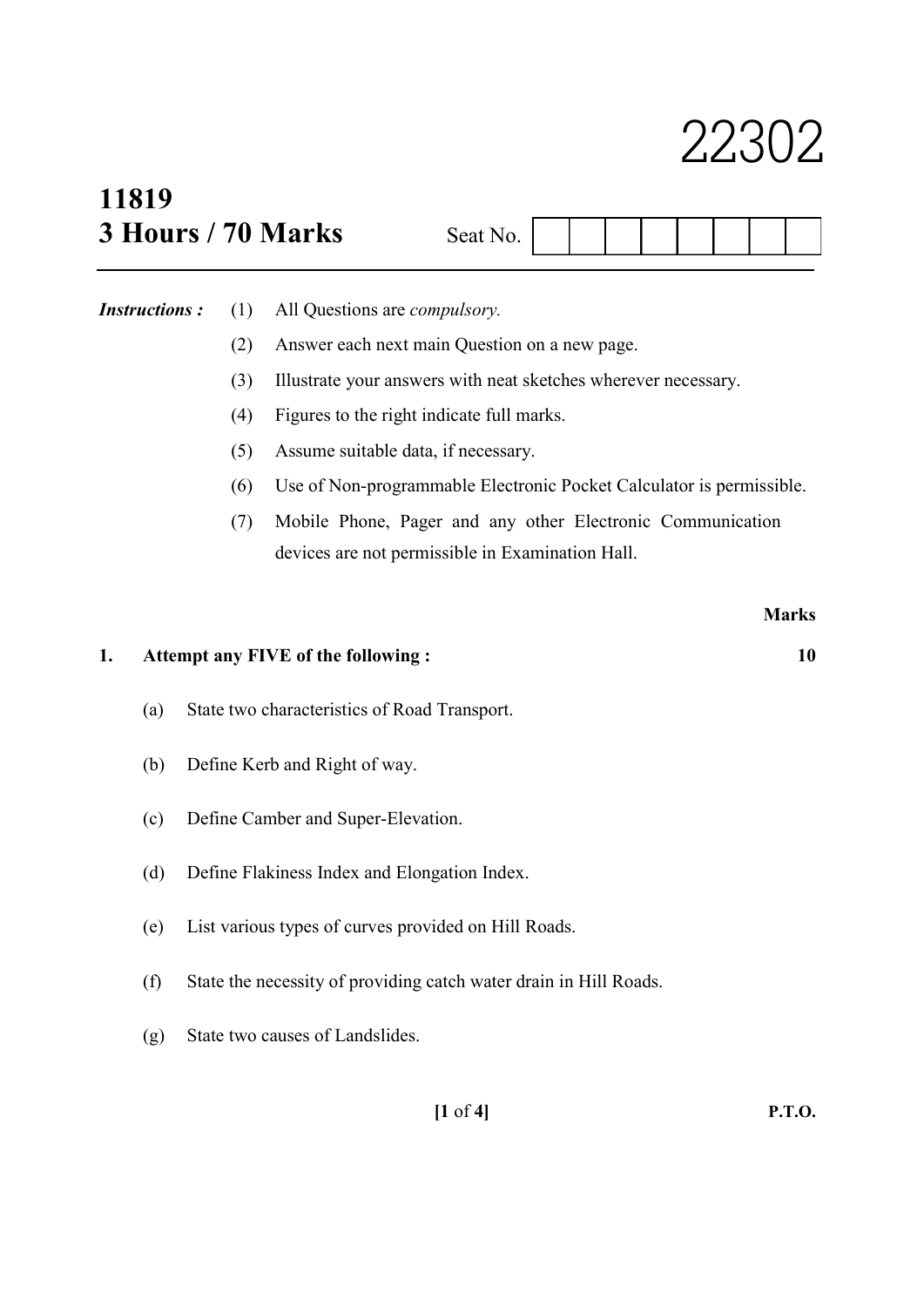#### 2. Attempt any THREE of the following : 12

- (a) Classify the Roads according to Nagpur Road Plan.
- (b) Define Design Speed. Give four factors affecting Design Speed.
- (c) Define gradient. Explain types of gradient. (Any Two)
- (d) State and explain functions of Pavement Components.

### 3. Attempt any THREE of the following : 12

- (a) Explain the construction procedure of Bituminous Road.
- (b) Explain Softening Point Test on Bitumen with neat sketch.
- (c) State different types of Tar used in construction of Road with its suitability.
- (d) Define Passenger Car unit. Give factors affecting it.

### 4. Attempt any THREE of the following : 12

- (a) List causes of Accident. Draw Collision diagram for Head-on-Collision.
- (b) Explain preventive measures that can be taken to avoid Landslides in hilly area.
- (c) Draw a typical cross-section of Hill Road and label all component parts.
- (d) State the functions of surface drainage and sob-surface drainage.
- (e) Draw a neat sketch (Plan & Section) of Longitudinal drain and Cross drain.

#### 5. Attempt any TWO of the following : 12

- (a) Calculate the Stopping Sight Distance for two way traffic in a Single Lane Road. The design speed of the Road is 60 kmph. Assume Reaction time of the driver as 2.5 sec and Co-efficient of friction as 0.6. Brake efficiency is 50%.
- (b) Draw a neat cross-section of National Highway in Embankment.
- (c) State the methods of construction of Cement Concrete Road. Explain any one method.